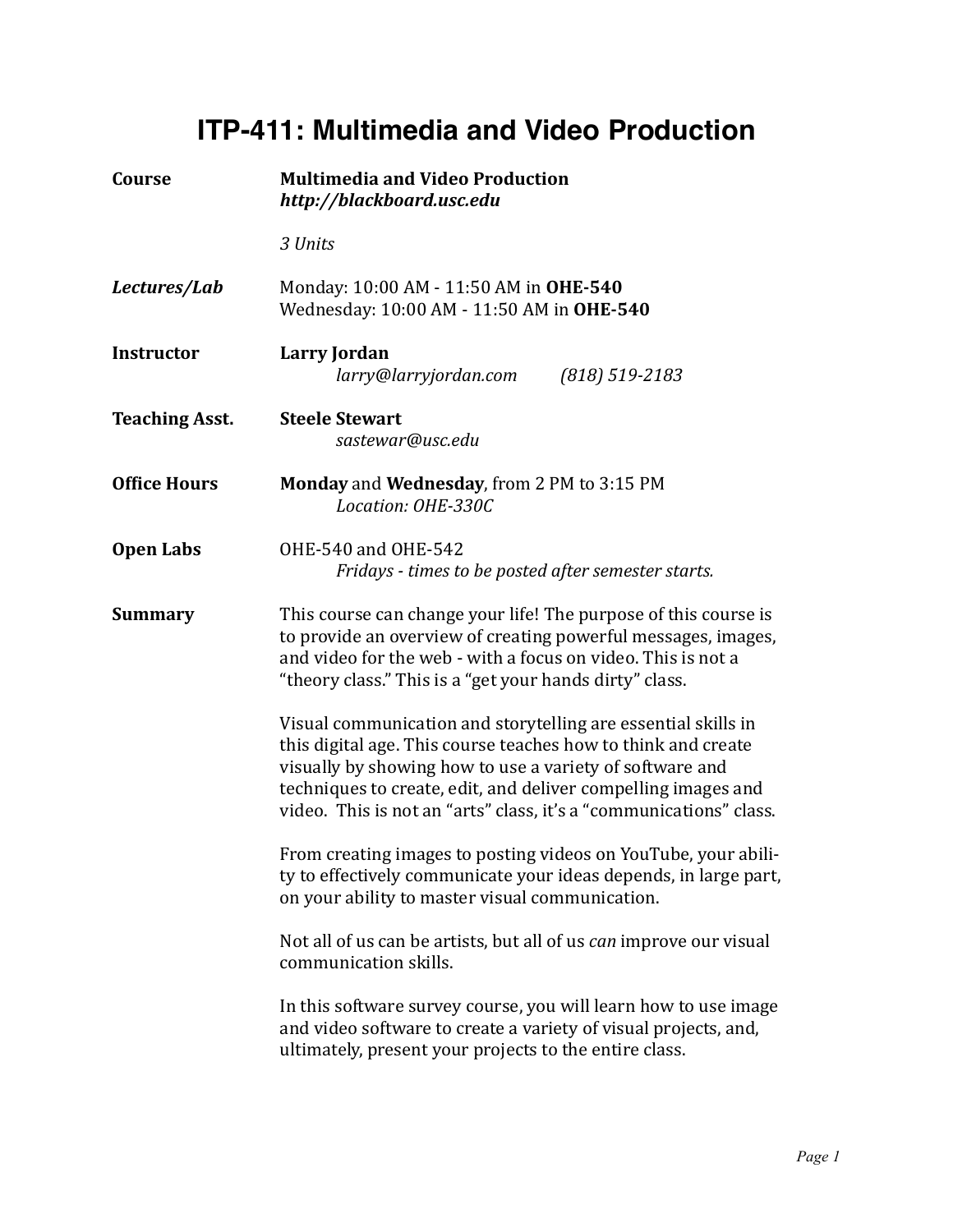| <b>Objective</b>     | Structured around a professional creative workflow, the pur-<br>pose of this course is to learn the creative skills and technical<br>knowledge for producing compelling media: images, text, au-<br>dio, and video. |                |          |         |                                                                                                                                                                                                                                                                               |  |
|----------------------|---------------------------------------------------------------------------------------------------------------------------------------------------------------------------------------------------------------------|----------------|----------|---------|-------------------------------------------------------------------------------------------------------------------------------------------------------------------------------------------------------------------------------------------------------------------------------|--|
|                      | This course will explore the use of professional-grade software<br>to create 2D images, 2D graphics, audio, text, motion graphics,<br>video, visual effects, and simple web design.                                 |                |          |         |                                                                                                                                                                                                                                                                               |  |
|                      | graphics and video produced and edited by the student.                                                                                                                                                              |                |          |         | During the course, students will create images, posters, motion<br>graphics, audio mixes and videos. Plus, as a final project, stu-<br>dents will author a small, interactive, multimedia web site, con-<br>taining images, audio, and video. This final project will include |  |
| <b>Content Goals</b> | 1. To learn how to use professional tools of visual communica-<br>tion to create persuasive presentations and the importance of<br>the call to action.                                                              |                |          |         |                                                                                                                                                                                                                                                                               |  |
|                      | workflow to control what the audience sees and feels.                                                                                                                                                               |                |          |         | 2. To learn the fundamentals of story-telling, structure and                                                                                                                                                                                                                  |  |
|                      | ments of the task.                                                                                                                                                                                                  |                |          |         | 3. To actually see, not just look at, what you are creating. To<br>create compelling work on time as determined by the require-                                                                                                                                               |  |
| Grading              | signments, quizzes, and a final project.                                                                                                                                                                            |                |          |         | Grading is based on class participation, lab completion, as-                                                                                                                                                                                                                  |  |
|                      | Here's the breakdown of assignments and points:                                                                                                                                                                     |                |          |         |                                                                                                                                                                                                                                                                               |  |
|                      |                                                                                                                                                                                                                     | Qty            | Pts Each |         | Total Pts Approx. % of Grade                                                                                                                                                                                                                                                  |  |
|                      | Quizzes                                                                                                                                                                                                             | 3              | 30       | 90      | 13%                                                                                                                                                                                                                                                                           |  |
|                      | Labs                                                                                                                                                                                                                | 15             | 25       | 375     | 49%                                                                                                                                                                                                                                                                           |  |
|                      | Assignments                                                                                                                                                                                                         | $\overline{4}$ | 50       | 200     | 28%                                                                                                                                                                                                                                                                           |  |
|                      | <b>Final Project</b>                                                                                                                                                                                                | $\mathbf{1}$   | 75       | 75      | 10%                                                                                                                                                                                                                                                                           |  |
|                      | <b>Total points</b>                                                                                                                                                                                                 |                |          | 740     | 100%                                                                                                                                                                                                                                                                          |  |
|                      | Final course marks are determined by standard formulas:                                                                                                                                                             |                |          |         |                                                                                                                                                                                                                                                                               |  |
|                      |                                                                                                                                                                                                                     | A              |          | 93-100% |                                                                                                                                                                                                                                                                               |  |
|                      |                                                                                                                                                                                                                     | $A-$           |          | 90-92%  |                                                                                                                                                                                                                                                                               |  |
|                      |                                                                                                                                                                                                                     | $B+$           |          | 88-89%  |                                                                                                                                                                                                                                                                               |  |
|                      |                                                                                                                                                                                                                     | B              |          | 82-87%  |                                                                                                                                                                                                                                                                               |  |
|                      |                                                                                                                                                                                                                     | $B -$          |          | 80-81%  |                                                                                                                                                                                                                                                                               |  |
|                      |                                                                                                                                                                                                                     | $C+$           |          | 78-79%  |                                                                                                                                                                                                                                                                               |  |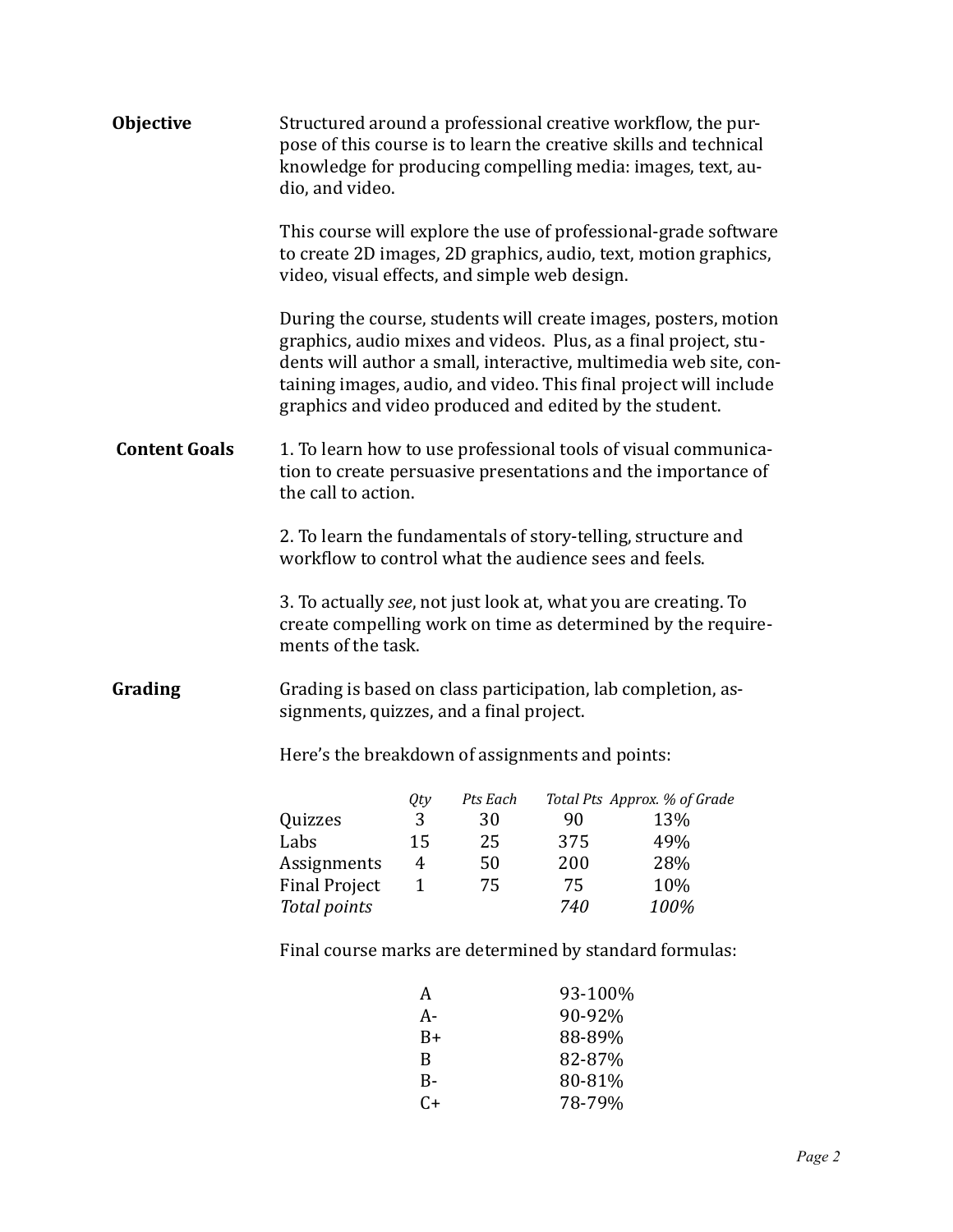|                                                                                  |                                                                                                                                                                                                                                                                                                               | $\mathsf C$                                                                | 72-77%                                                                                                                                                                                                                                                     |
|----------------------------------------------------------------------------------|---------------------------------------------------------------------------------------------------------------------------------------------------------------------------------------------------------------------------------------------------------------------------------------------------------------|----------------------------------------------------------------------------|------------------------------------------------------------------------------------------------------------------------------------------------------------------------------------------------------------------------------------------------------------|
|                                                                                  |                                                                                                                                                                                                                                                                                                               | $C -$                                                                      | 70-71%                                                                                                                                                                                                                                                     |
|                                                                                  |                                                                                                                                                                                                                                                                                                               | $D+$                                                                       | 68-69%                                                                                                                                                                                                                                                     |
|                                                                                  |                                                                                                                                                                                                                                                                                                               | D                                                                          | 62-67%                                                                                                                                                                                                                                                     |
|                                                                                  |                                                                                                                                                                                                                                                                                                               | $D -$                                                                      | 60-61%                                                                                                                                                                                                                                                     |
|                                                                                  |                                                                                                                                                                                                                                                                                                               | $\mathbf{F}$                                                               | 59% or below                                                                                                                                                                                                                                               |
| <b>Secrets to Success</b> 1. Read the instructions <i>before</i> doing the work! |                                                                                                                                                                                                                                                                                                               | expect to see! (Proof-read and review your work.)                          | 2. Do the labs at the end of class, don't wait to do them later.<br>2. Practice seeing what's <i>actually</i> on the screen, not what you                                                                                                                  |
| <b>Class Policies</b>                                                            | Students are expected to:<br>• Complete all quizzes                                                                                                                                                                                                                                                           | asking questions is encouraged!<br>• Complete labs and assignments on time | • Attend and participate in class discussions and labs;<br>• Complete weekly labs and assignments on time                                                                                                                                                  |
| <b>Assignments</b>                                                               | It is the responsibility of the student to make sure projects and<br>assignments are turned in on time. Make sure you follow the<br>procedures outlined in each assignment or project. All assign-<br>ments will be uploaded by students through Blackboard. A few<br>assignments will be turned in on paper. |                                                                            |                                                                                                                                                                                                                                                            |
|                                                                                  |                                                                                                                                                                                                                                                                                                               | less prior arrangements have been made.                                    | There is an <b>automatic 10% deduction</b> of the total possible<br>points for any lab or assignment posted after the deadline, un-                                                                                                                        |
| <b>IMPORTANT!</b>                                                                | not count.                                                                                                                                                                                                                                                                                                    |                                                                            | All labs and assignments must be submitted to Blackboard in<br>order to be graded. Emailed labs, assignments or projects will                                                                                                                              |
| <b>ITP Labs</b>                                                                  |                                                                                                                                                                                                                                                                                                               |                                                                            | Before logging off an ITP computer, students must ensure that<br>they have emailed or saved work created during the class or<br>lab session. Any work not saved will be erased after restarting<br>the computer. ITP is not responsible for any work lost. |
|                                                                                  |                                                                                                                                                                                                                                                                                                               | for specific times and days for the current semester.                      | ITP offers Open Labs for all students enrolled in ITP classes.<br>These open labs are held beginning the second week of classes<br>through the last week of classes. Please contact your instructor                                                        |
| Academic<br>Integrity                                                            |                                                                                                                                                                                                                                                                                                               |                                                                            | The use of unauthorized material, communication with fellow<br>students during an examination, attempting to benefit from the<br>work of another student, and similar behavior that defeats the                                                            |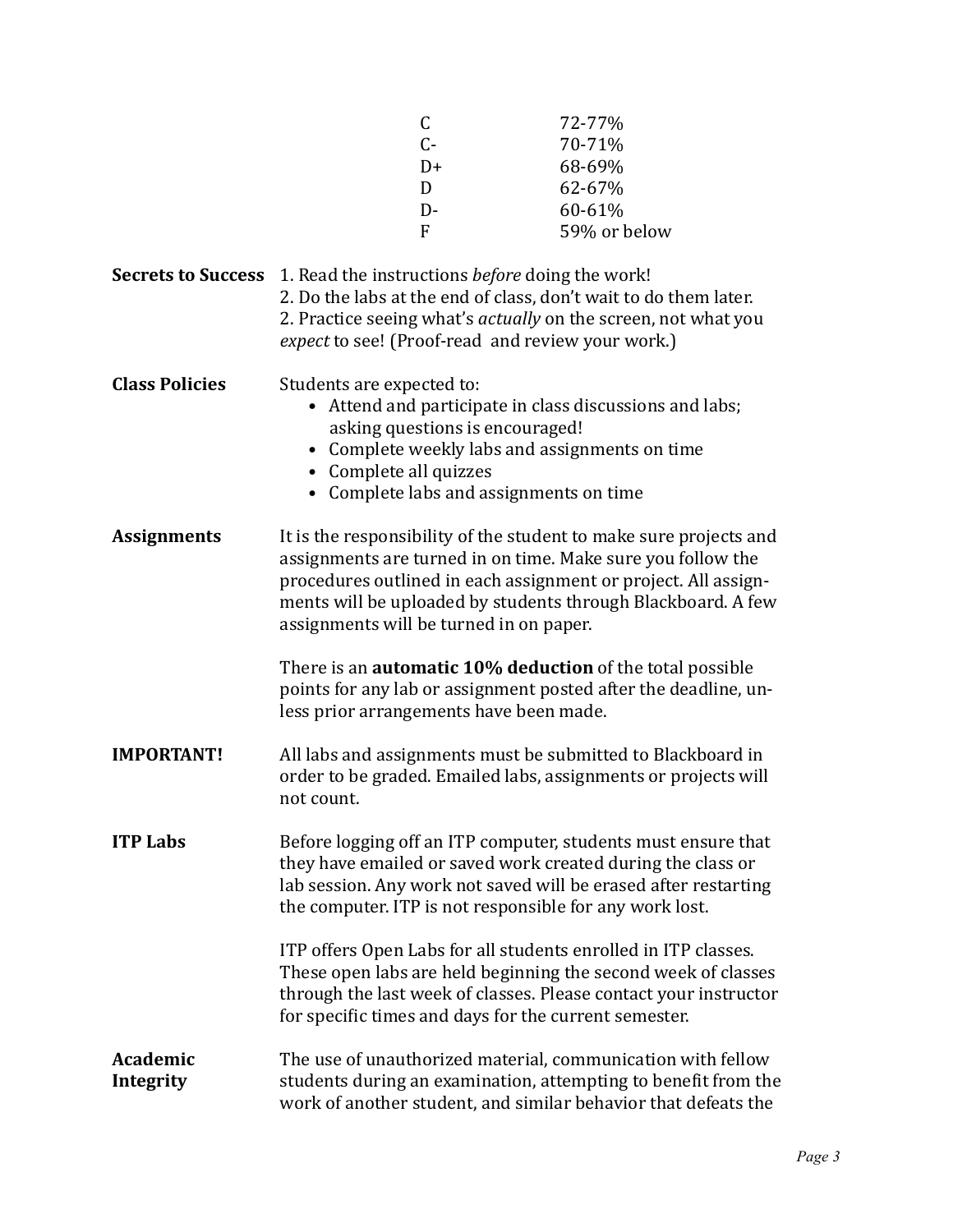|                                             | intent of an examination or other class work is unacceptable to<br>the University. It is often difficult to distinguish between a cul-<br>pable act and inadvertent behavior resulting from the nervous<br>tension accompanying examinations. When the professor de-<br>termines that a violation has occurred, appropriate action, as<br>determined by the instructor, will be taken.                                                                       |
|---------------------------------------------|--------------------------------------------------------------------------------------------------------------------------------------------------------------------------------------------------------------------------------------------------------------------------------------------------------------------------------------------------------------------------------------------------------------------------------------------------------------|
|                                             | Although working together is encouraged, all work claimed as<br>yours must, in fact, be your own effort. Students who plagia-<br>rize the work of other students will receive zero points and<br>possibly be referred to Student Judicial Affairs and Community<br>Standards (SJACS).                                                                                                                                                                        |
|                                             | All students should read, understand, and abide by the Univer-<br>sity Student Conduct Code available at:<br>http://www.usc.edu/student-affairs/SJACS/nonacademicreview.html.                                                                                                                                                                                                                                                                                |
| <b>Students with</b><br><b>Disabilities</b> | Any student requesting academic accommodations based on a<br>disability is required to register with Disability Services and<br>Programs (DSP) each semester. A letter of verification for ap-<br>proved accommodations can be obtained from DSP. Be sure the<br>letter is delivered as early in the semester as possible. DSP is<br>located in STU301 and is open 8:30 a.m. - 5 p.m., Monday<br>through Friday. The phone number for DSP is (213) 740-0776. |
| <b>Required Texts</b>                       | While there are no required texts, because the span of software<br>we are covering is too broad, the suggested readings below can<br>be an aid in understanding the material covered in this course.                                                                                                                                                                                                                                                         |
|                                             | Relevant training on Lynda.com                                                                                                                                                                                                                                                                                                                                                                                                                               |
|                                             | Relevant training on LarryJordan.com                                                                                                                                                                                                                                                                                                                                                                                                                         |
|                                             | In The Blink of an Eye (2 Revised Edition)<br><b>Walter Murch</b><br>Silman-James - 2001                                                                                                                                                                                                                                                                                                                                                                     |
|                                             | The ITP department will provide all students with a USB flash<br>drive on the second day of class that will contain media used<br>throughout the course. Students will be required to bring a<br>Flash memory drive or a portable hard drive to all classes.                                                                                                                                                                                                 |
| Labs                                        | Weekly labs focus on reinforcing the material covered in that<br>week's class and giving students time to work with the tech-<br>nology. With only one exception, all labs are due one week after<br>they are assigned.                                                                                                                                                                                                                                      |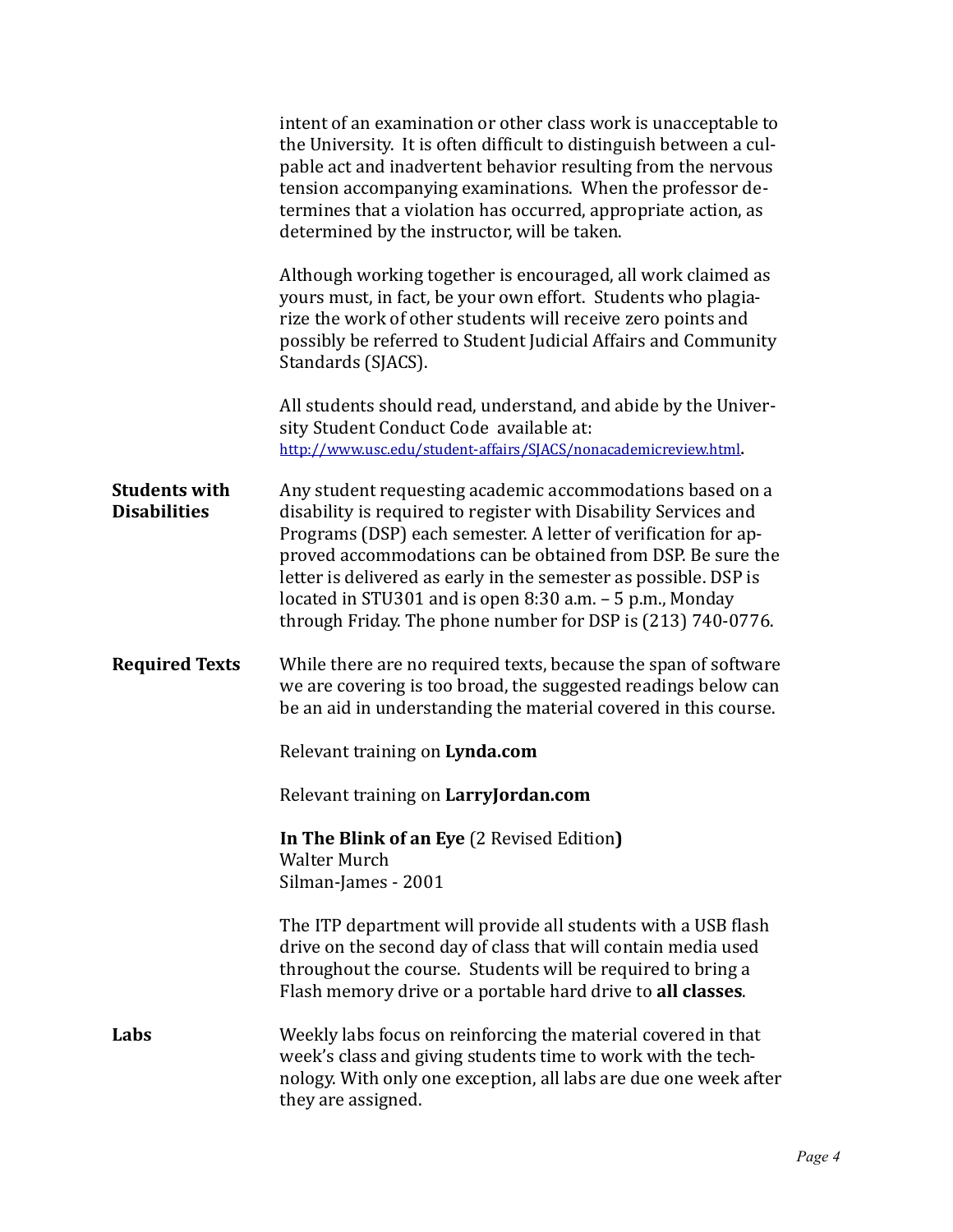|                      | However, it is <i>strongly</i> urged that students complete each<br>week's lab in the lab time at the end of each class, so that they<br>can practice the material while the lesson is still fresh.                                                                                         |
|----------------------|---------------------------------------------------------------------------------------------------------------------------------------------------------------------------------------------------------------------------------------------------------------------------------------------|
|                      | All labs are critiqued by the professor, so that students can<br>learn from their mistakes and improve during the course of the<br>class.                                                                                                                                                   |
| <b>Assignments</b>   | Unlike labs, assignments focus on creativity. There are four as-<br>signments during the course:                                                                                                                                                                                            |
|                      | • Photoshop image for use in a poster<br>• Poster with an image<br>• Motion Graphics video<br>• Video commercial                                                                                                                                                                            |
|                      | Students select the topic and the content. All assignments are<br>critiqued by the professor to allow students to improve their<br>work during the course of the semester.                                                                                                                  |
| <b>Final Project</b> | The final project is the culmination of all the labs and assign-<br>ments. In it, students present the four Assignments they creat-<br>ed during the course: a Photoshop image, poster ad, motion<br>graphic video, and video commercial, via a simple website that<br>is student-designed. |
|                      | The theme for the project is chosen by each student as their<br>first lab. That theme is then expressed visually through each of                                                                                                                                                            |

the four assignments.

The final project will be presented by each student to the entire class for comments and critique. Presentation of the final project constitutes the student's final exam.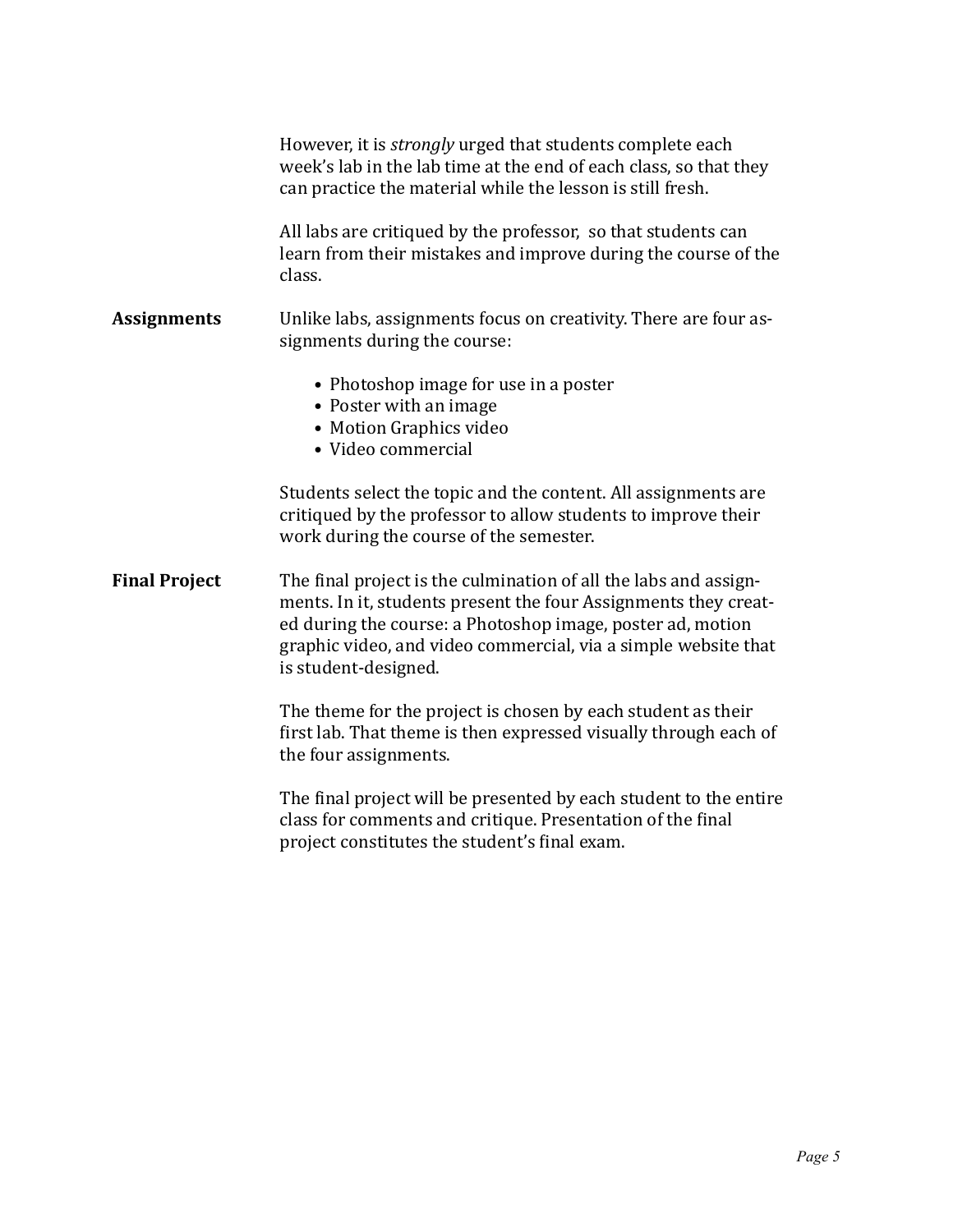## **Multimedia and Video Production ITP-411** (3 units)

The purpose of a lab is to reinforce subjects taught in that day's lecture. Labs are designed to be completed at the end of a class. Assignments are designed to be completed *outside of class, with an emphasis on creativity. Quizzes consist of short-answer ques*tions, completed in class. There are two lectures each week.

## **COURSE OUTLINE**

| Lecture 1 | Aug. 20 | <b>INTRODUCTION TO THIS COURSE</b><br>Course introduction – what we are doing this semester<br>Discuss goals and theme for semester<br>Discuss syllabus and assignments<br>Digital Media fundamentals and key terms<br>Workflow for creative digital projects<br>Non-graded quiz: "Help Me Get To Know You"<br>Lab #1: Due at the start of Lecture 3<br>Topic: Set goals for semester projects |
|-----------|---------|------------------------------------------------------------------------------------------------------------------------------------------------------------------------------------------------------------------------------------------------------------------------------------------------------------------------------------------------------------------------------------------------|
| Lecture 2 | Aug. 22 | ADOBE PHOTOSHOP - INTRODUCTION<br>Interface<br>Issues of copyright and altering image<br><b>Introduction to Photoshop</b><br>Interface<br>File Management<br>Basic photo and image manipulation techniques<br><b>Adjust Levels and Color</b><br>Thumb drives presented to students<br>Prep for Lab #2                                                                                          |
| Lecture 3 | Aug. 27 | ADOBE PHOTOSHOP - DESIGN, COLOR, TEXT, SHAPES<br>Basic design rules<br>Framing, balance, and composition techniques<br>The Color Wheel and gray-scale values<br>Use the power of fonts to convey emotion<br>Add and modify text and shadows<br>Work with shapes, paths and curves<br>Lab #2: Due at the start of Lecture 4<br>Topic: Images, text and shapes                                   |
| Lecture 4 | Aug. 29 | ADOBE PHOTOSHOP - LAYERS, SELECTIONS & MASKS<br>Layers, selections and masks in compositing<br><b>Understand layers</b><br>Use selection tools to create selections                                                                                                                                                                                                                            |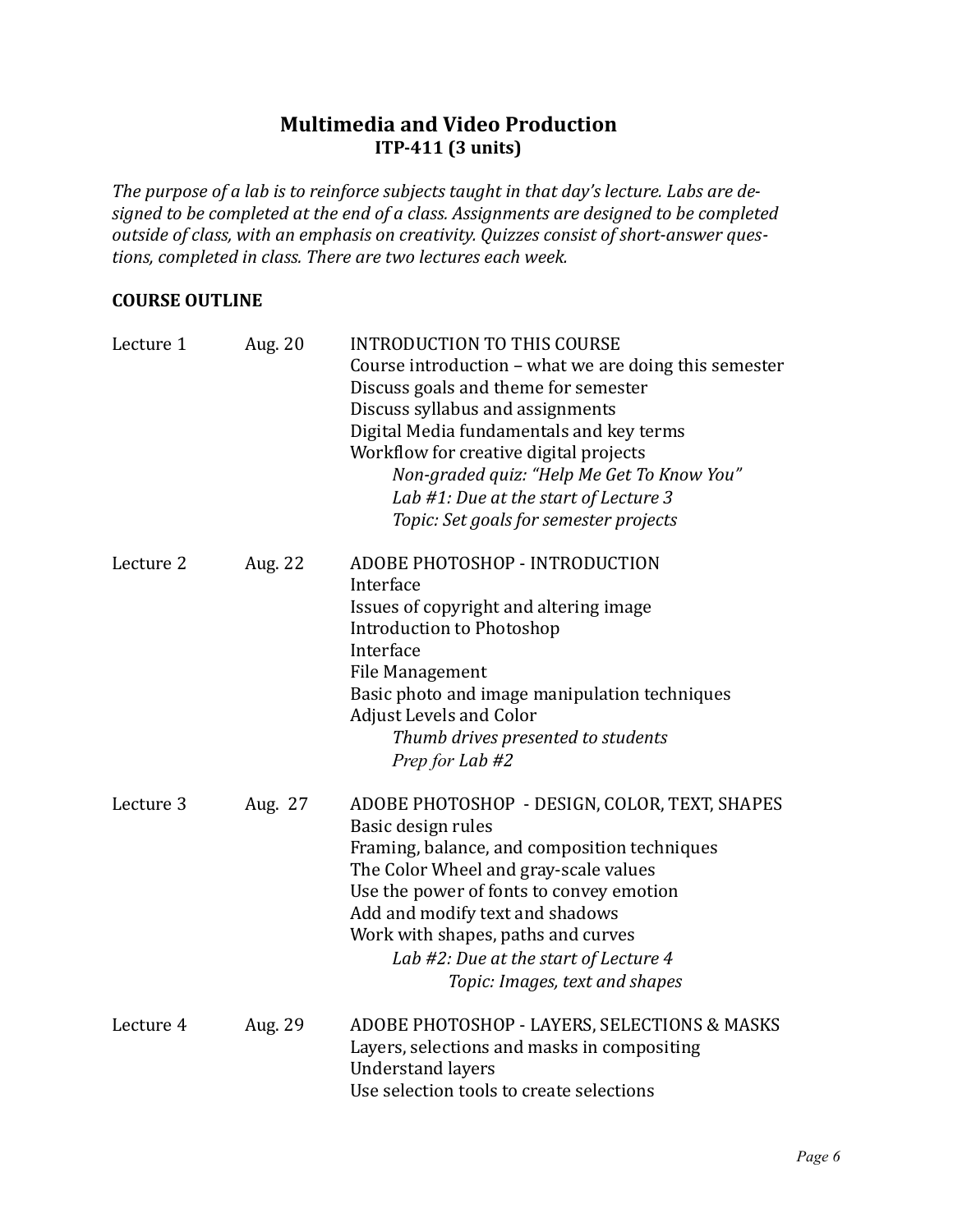## Use selections to create masks *Lab #3: Due at the start of Lecture 5* Topic: Layers, selections and masks

| * * * * * * * * * * *<br>LABOR DAY<br>* * * * * * * * * * * |          |                                                                                                                                                                                                                                                                                                                                             |
|-------------------------------------------------------------|----------|---------------------------------------------------------------------------------------------------------------------------------------------------------------------------------------------------------------------------------------------------------------------------------------------------------------------------------------------|
| Lecture 5                                                   | Sept. 5  | ADOBE PHOTOSHOP - BLEND MODES AND FILTERS<br>Explain and illustrate blend modes<br>Apply filters to images and/or selections<br><b>Explore the Filter Gallery</b><br>Automate image processing with Actions<br>Lab #4: Due at the start of Lecture 6<br>Topic: Filters and blend modes                                                      |
| Lecture 6                                                   | Sept. 10 | ADOBE PHOTOSHOP - IMAGE REPAIR & COOL TOOLS<br>Repair damaged images<br>Patch, content-aware fill and move<br>Puppet warp<br>Perspective warp<br>Lab #5: Due at the start of Lecture 8<br>Topic: Image repair                                                                                                                               |
| Lecture 7                                                   | Sept. 12 | ADOBE PHOTOSHOP - REVIEW AND WORKSHOP<br>Review key Photoshop terms and concepts<br>Work on any incomplete labs<br>Work on Assignment #1                                                                                                                                                                                                    |
| Lecture 8                                                   | Sept. 17 | PRE-PRODUCTION AND AUDIENCE CONTROL<br>Define story and story-telling<br>How to plan<br>Balancing technology with story.<br>Storyboarding<br>Control where the eye looks<br>The Importance of the Call to Action<br><b>Assignment #1: Photoshop image due 9/17</b><br>Lab #6: Due at the end of class<br>Topic: Storyboard a dramatic scene |
| Lecture 9                                                   | Sept. 19 | <b>VIDEO PRODUCTION</b><br>The importance of emotion, reactions, and breathing<br>Basics of camera angles, placement, and framing<br>Discuss composition and framing<br>Basics of lighting and production audio<br>No Lab                                                                                                                   |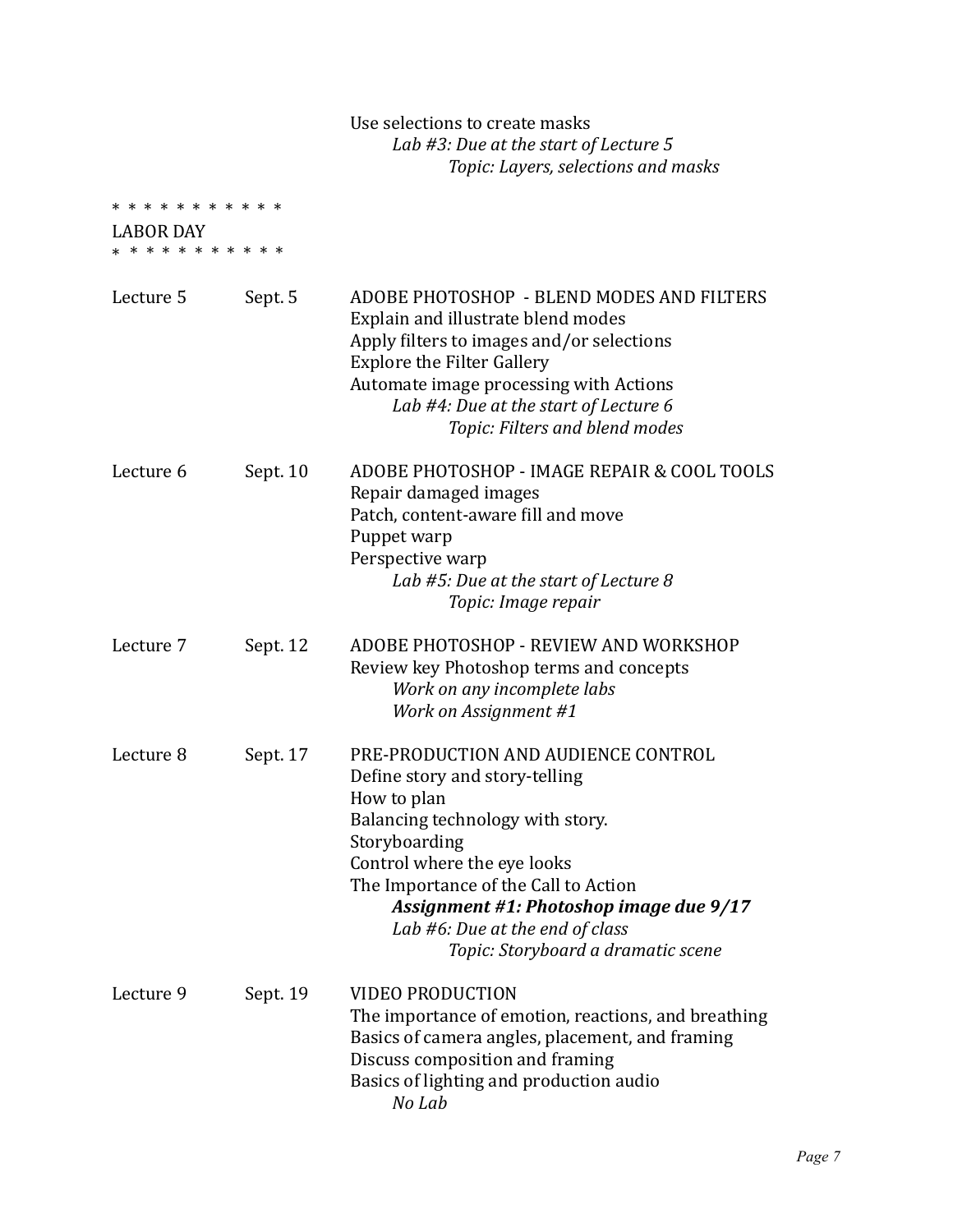| Lecture 10 | Sept. 24 | <b>VIDEO COMPRESSION - APPLE COMPRESSOR</b><br>Fundamentals of video compression<br>Optimum settings for video compression<br>Compressing video for the web<br><b>Quiz 1:</b> Covering Lectures 1 - 9<br>Prep for Lab #7<br>Topic: Create a compressed video file               |
|------------|----------|---------------------------------------------------------------------------------------------------------------------------------------------------------------------------------------------------------------------------------------------------------------------------------|
| Lecture 11 | Sept. 26 | VIDEO COMPRESSION - ADOBE MEDIA ENCODER<br>Fundamentals of video compression<br>Optimum settings for video compression<br>Compressing video for the web<br>Lab #7: Due at the start of Lecture 12<br>Topic: Create a compressed video file                                      |
| Lecture 12 | Oct. 1   | <b>APPLE MOTION - Introduction to Motion Graphics</b><br>Key terms and definitions<br><b>Explore the Motion interface</b><br>Make objects move<br>Add, style and animate text                                                                                                   |
| Lecture 13 | Oct. 3   | <b>APPLE MOTION - Deeper in Motion</b><br>The Inspector<br>Compositing - add and adjust filters<br>Drawing tools<br>Lab #8: Due at the start of Lecture 14<br>Topic: Create a simple motion graphic                                                                             |
| Lecture 14 | Oct. 8   | APPLE MOTION - Media, Paths and Masks<br>Import audio and video media<br><b>Video Behaviors and Filters</b><br>Animate using keyframes<br><b>Create Paths and Masks</b><br><b>Assignment #2: Photoshop Poster due 10/8</b>                                                      |
| Lecture 15 | Oct. 10  | <b>APPLE MOTION - Particles, Replicators and Parameters</b><br>Create and modify a particle system<br>Create and modify a replication system<br><b>Animate using Parameter Behaviors</b><br>Lab #9: Due at the start of Lecture 16<br>Topic: Create a promo using audio & video |
| Lecture 16 | Oct. 15  | <b>APPLE MOTION - Explore 3D Space</b><br>Move and position elements in 3D space<br>Add and modify lights and cameras                                                                                                                                                           |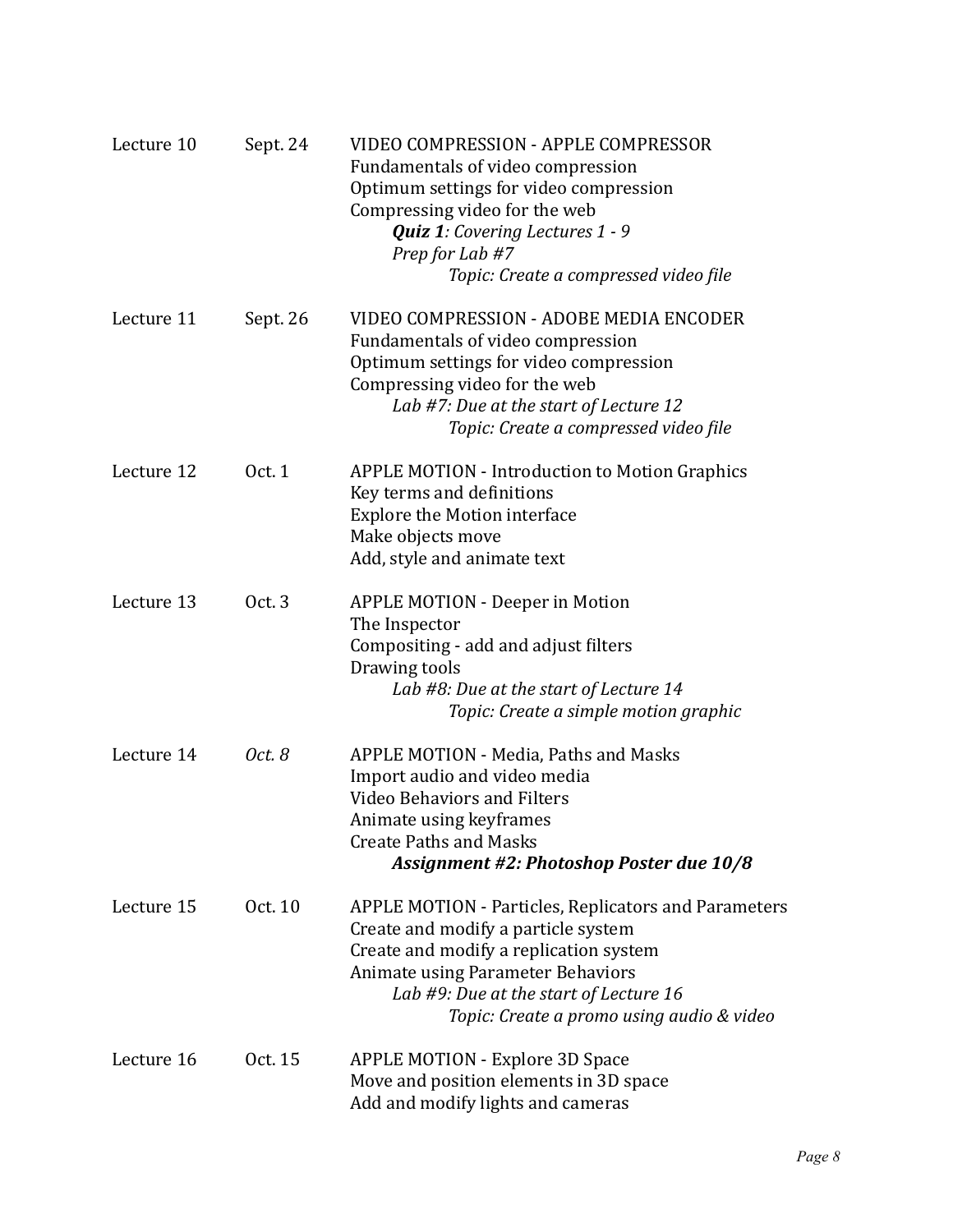|            |         | Create and move between sets                                                                                                                                                                                                                                                                                   |
|------------|---------|----------------------------------------------------------------------------------------------------------------------------------------------------------------------------------------------------------------------------------------------------------------------------------------------------------------|
| Lecture 17 | Oct. 17 | <b>APPLE MOTION - Review</b><br>Particle systems<br>Replicator systems<br><b>Blend modes</b><br>Working with filters<br>Compositing techniques<br>Creating an effect for Final Cut Pro X<br><b>Export and compression</b><br>Lab #10: Due at the start of Lecture 18<br>Topic: Animate stills, video and audio |
| Lecture 18 | Oct. 22 | APPLE FINAL CUT PRO X - INTRODUCTION<br>Introduction to video editing<br>A 12-step workflow to make you more efficient<br>Media management and organization<br>Media import and clip preview<br>Favorite, Keywords and viewing clips<br><b>Quiz</b> #2 – covering Lectures $10 - 17$                           |
| Lecture 19 | Oct. 24 | APPLE FINAL CUT PRO X - EDIT and TRIM<br>Reviewing clips<br>Edit and trim a basic story<br>Lab #11: Due at the start of Lecture 20<br>Topic: Edit a documentary scene<br><b>Assignment 3: Motion Graphics project due 10/24</b>                                                                                |
| Lecture 20 | Oct. 29 | APPLE FINAL CUT PRO X - AUDIO<br>Audio, sample rates, and human hearing<br>How to add, edit, and mix audio<br>Working with sound effects and music<br><b>Adding transitions</b>                                                                                                                                |
| Lecture 21 | Oct. 31 | APPLE FINAL CUT PRO X - STORY-TELLING<br>Improve story-telling through trimming<br>The story of "John and Martha"<br>The importance of reaction shots<br>A closer look at lighting<br>Lab #12: Due at the start of Lecture 22<br>Topic: Edit a dramatic scene with audio                                       |
| Lecture 22 | Nov. 5  | APPLE FINAL CUT PRO X - EFFECTS<br><b>Text and Generator effects</b><br>Inspector effects<br><b>Effects Browser effects</b>                                                                                                                                                                                    |